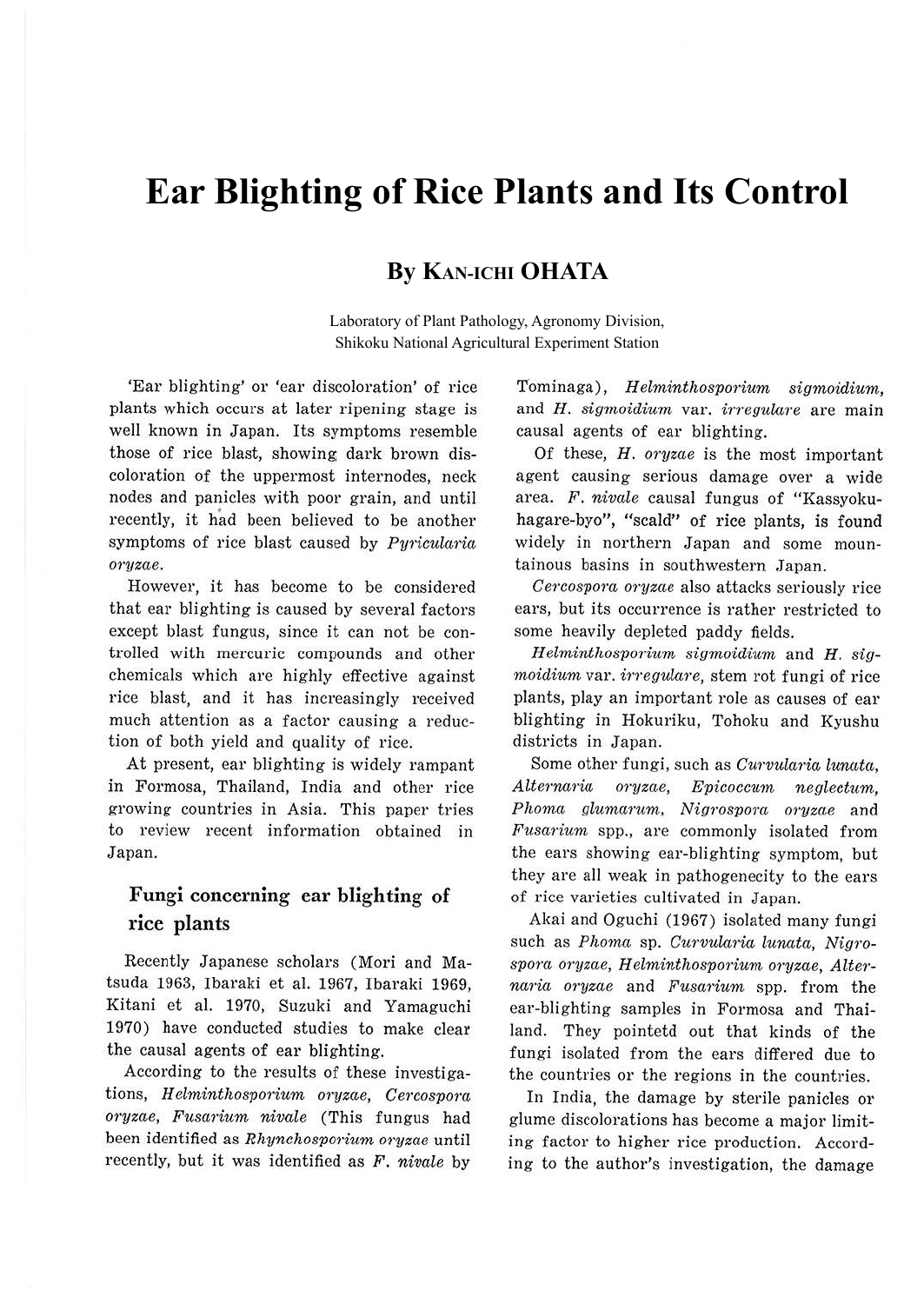partially depends on *Helminthosporium oryzae* and an unidentified fungus.

I described the causal fungi of ear blighting in Japan and some other countries in Asia, but it is easily assumed that the most common causes or the most important causes of ear blighting may differ by countries, climatic conditions, cultural measures or varieties.

#### Symptoms and diagnosis

Symptoms of the diseases causing ear blighting and rice blast resemble each other on the ears, but these diseases show clear characteristics in the symptoms on the uppermost internodes, panicle bases and panicle axes.

The blast lesions are water-soaked grayish green in color, surrounded by yellowish green zone and become dark lesions with grayishwhite and dead parts at the center (Fig. 1-A).

In the ears severely attacked, there is no filling-out of the grain and the ears remain erect and dry out. The glumes attacked by the blast at early stage of heading usually show grayish white, with no filling-out of the grain. In some cases, brown to dark brown spots can be seen on the glumes infected at later stage.

In Helminthosporium leaf spot, dark brown to black streaks 0.5 to 5 cm in length and 0.3 to 0.5 mm in width appear on the uppermost internodes and panicle axes.

In severe cases whole surface of these parts changes to dark brown in color and dry out later (Fig. 1-B). When the glumes are attacked, well defined brown spots with collapsed center appear on the surface. In particularly severe cases the whole surface of the glumes may be coated with a dense, black mass of sporophores and spores.

In "Kassyokuhagare-byo" (F. *nivale*), many purplish brown lesions with obscure margins appear on the uppermost internodes at early stage and the lesions cover the whole surface of them ( Fig. 1-C). Infected glumes turn to purplish brown and then to reddish brown in color. The margins of the discolored areas are generally obscure, not producing well defined spots.

In Cercospora leaf spot, purplish brown long streaks 3 to 10 cm in length, not exceeding one mm in width appear on the uppermost internodes. Usually the streaks are longer and wider than those of the Helminthosporium leaf spot (Fig. 1-D). Purplish brown streaks appear on the glumes, but in most cases the streaks are not so clear in shape.

The first manifestation of stem rot is the appearance of small, black points or short streaks on the outer surface of the uppermost internodes. As the disease develops, the infected internodes turn to dark brown in color and they collapse, allowing the internodes to lodge (Fig. 1-E). Many small sclerotia are produced on the inner surface of the internodes (Fig. 1-F). Small brown spots with obscure margin appear on the glumes.

Generally, these symptoms are apt to lose their characteristics at a later stage of disease development; therefore, it is desired to diagnose the diseases using the fresh samples and also using the leaves and sheaths in addition to the ears.

#### Ecology

Ear blighting is caused by the diseases as described above. The ecology of its occurrence, of course, differs by the kind of diseases causing ear blighting.

Ear blighting due to Helminthosporium leaf spot shows an endemic aspect in its occurrence in comparison with rice blast showing an epidemic aspect. Its occurrence has the most close relation to the soil conditions of paddy fields among the environmental factors affecting disease occurrence.

The disease occurs particularly in autumnaldeclin~d paddy fields or depleted paddy fields deficient in nitrogen, potassium, iron, manganese and magnesium as a result of leaching.

The disease occurrence is also accelerated under the conditions of rainfall at heading stage and of higher temperature during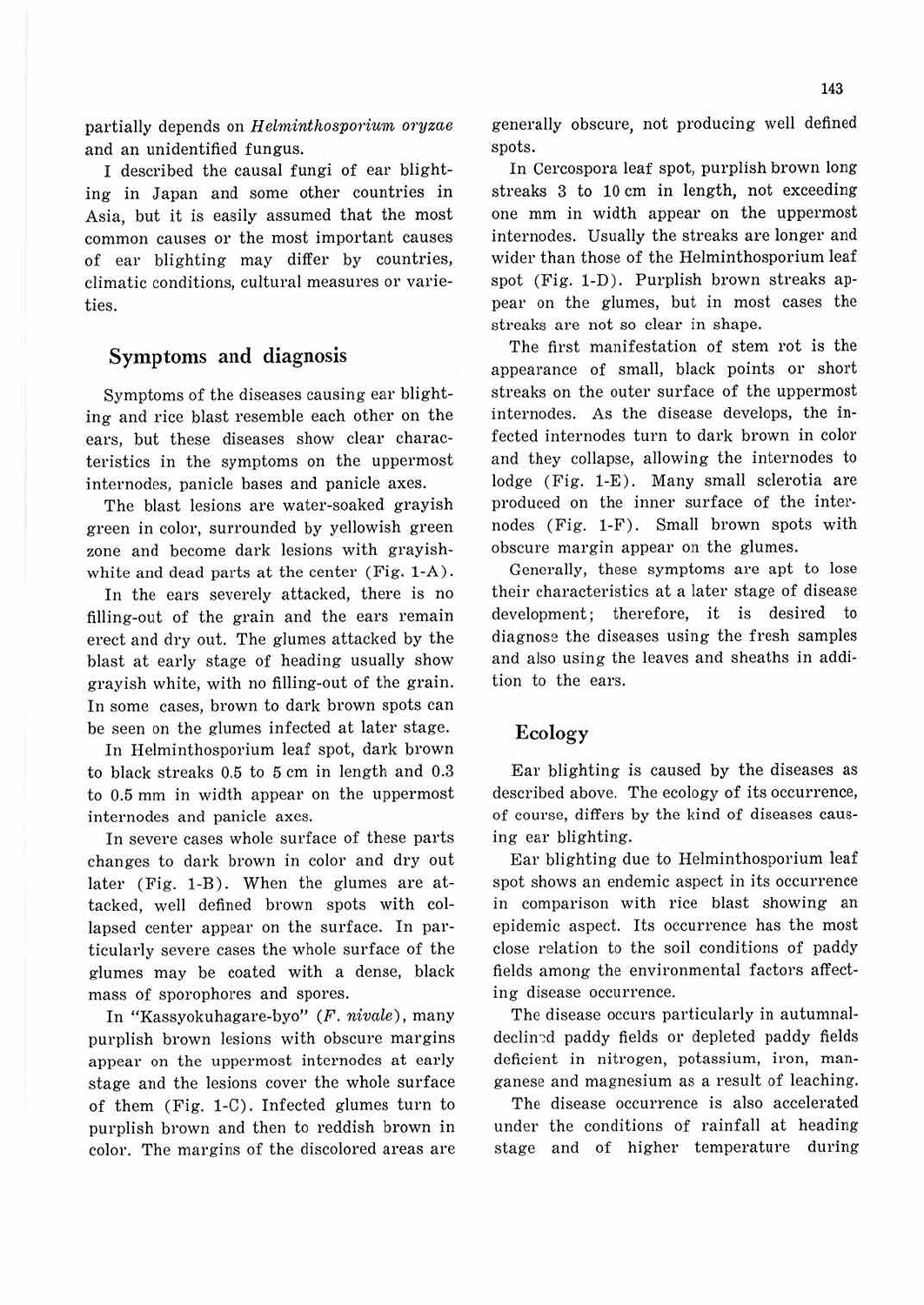

Fig. 1. Symptoms on the uppermost internodes infected by the fungi concerning ear blighting of rice plants

- 
- A: Blast<br>B: Helmi B: Helminthosporium leaf spot
- C: Kassyokuhagare-byo (Fusarium nivale)
- D: Cercospora leaf spot
- 
- E: Stem rot<br>F: Sclerotia Sclerotia on the inner surfaces of the uppermost internodes infected by stem rot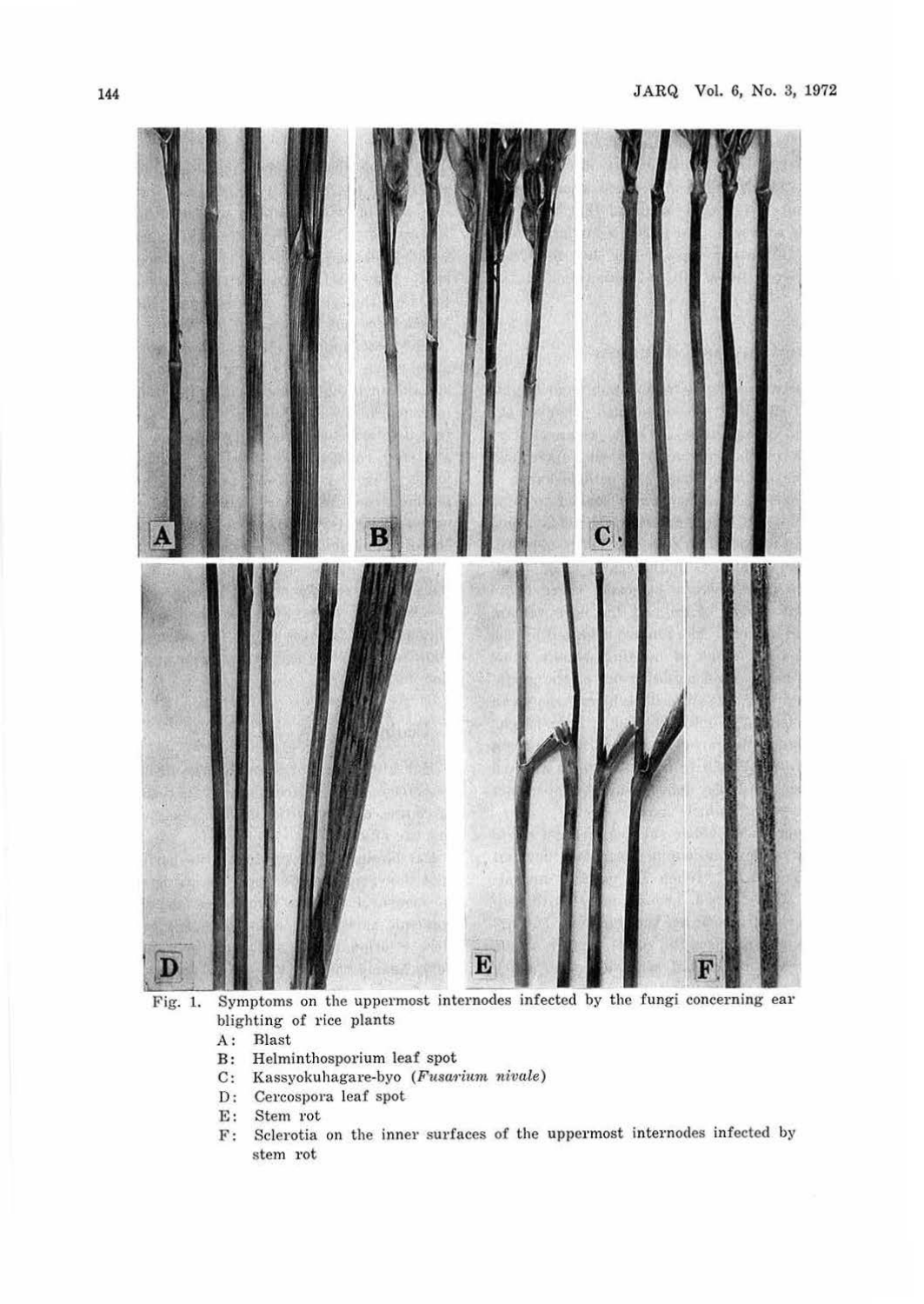Another silicate fertilizer such as calcium silicate is also effective. As the Jack of nitrogen and potassium in the later growing stage also increases disease development, top dressing of these fertilizers is recommended.

As a chemical control, twice spraying of Manzeb (coordination product of zinc ion and manganese ethylenebisdithiocarbamate) at booting and later heading stages or at heading and soft-dough stages is highly effective (Kitani et al.) .

For "Kassyokuhagare-byo" control, application of EDDP (o-ethyl-s, s-diphenyldithiophosphate) is effective, but we have no efficient chemicals for controlling Cercospora leaf spot and stem rot. Therefore, the improvements of cultural measures are recommended for controlling the latter two diseases.

Application of potassium and less application of nitrogen are effective for the control of "Kassyokuhagare-byo", and these are quite true in the case of stem rot control.

For the control of Cerospora leaf spot, soil improvement, application of minor elements such as magnesium, manganese, iron and top dressing of nitrogen and potassium fertilizers at later stage of rice growing are effective as well as in the case of Helminthosporium leaf spot. Using of resistant varieties is also effective against the disease.

As described above, it is rather common that ear blighting in a field is caused by two or three kinds of the diseases, diagnosis of the diseases concerning ear blighting is important at first, and it is necessary to take suitable measures for controlling the disease and/or the diseases concerning ear blighting in the field.

#### **References**

1) Akai, S. & Oguchi, T.: Comparison of pathogenic fungi causing ear blight of rice plants in Japan and Southeast Asia. Ann, Phytopath. Soc. Japan. 33, 328 (1967). [In Japanese.)

ripening stage. The fungus easily attacks only the glumes at heading stage, and easily attacks the uppermost internodes, neck nodes, panicle axses and primary branches at later stage of ripening in contrast to *Pyricularia oryzae* attacking easily the neck nodes and the other parts of the cars from heading to later ripening stage.

"Kassyokuhagare-byo" chiefly occurs in northern districts or in some mountainous basins in both central and southwestern Japan. Lower temperature and rainfall at heading stage and super application of nitrogenous fertilizer are favorable to the disease outbreak.

The occurrence of Cercospora leaf spot is limited to the heavily autumnal-declined paddy fields where nitrogen, potassium and some other minor clements are deficient.

Stem rot is prevalent in the paddy fields or water-logged soils and its occurrence is accelerated by the super application of nitrogenous fertilizer or by the lack of potassium.

Although ear blighting is caused, of course, by one kind of the diseases mentioned above, it is rather common that ear blighting in a paddy is caused by two or three kinds of the diseases, for instance, blast and Helminthosporium leaf spot in autumnal-declined paddy fields, blast and "Kassyokuhagare-byo" in north Japan, or Helminthosporium leaf spot and Cercospora leaf spot in some heavily depleted paddy fields.

#### **Control**

Among these major diseases concerning ear blighting, Helminthosporium leaf spot is most important and its control measures are well studied. The disease mainly occurs in autumnal-declined paddy fields or in depleted paddy fields; it is, therefore, recommended for controlling the disease by soil improvement or proper fertilizer application at first.

In these paddy fields, fresh-soil dressing and application of slags such as open-hearth furnace slag containing silicon, iron, magnesium,